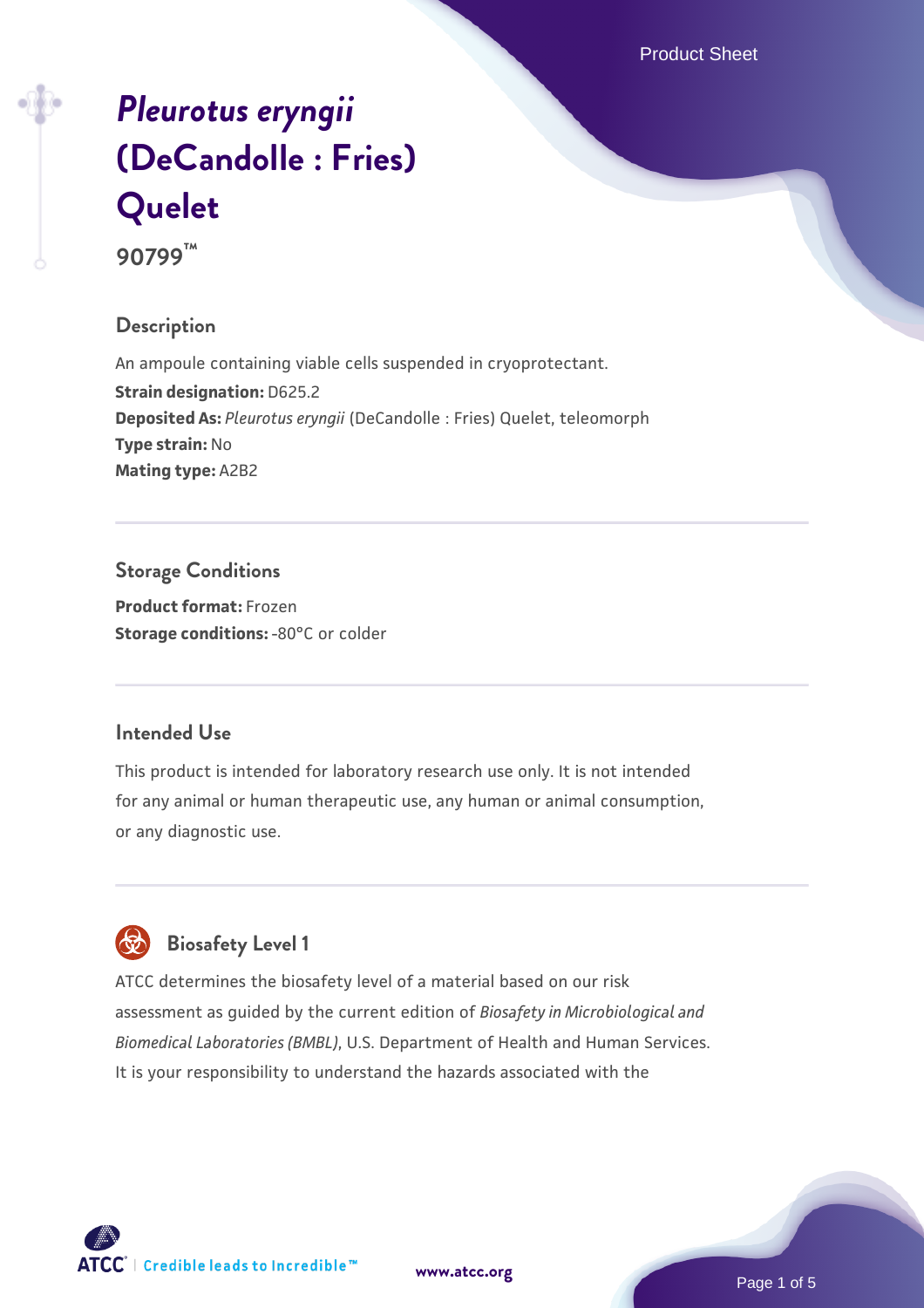# **[Pleurotus eryngii](https://www.atcc.org/products/90799)** [\(DeCandolle : Fries\) Quelet](https://www.atcc.org/products/90799) **Product Sheet** Product Sheet **90799**

material per your organization's policies and procedures as well as any other applicable regulations as enforced by your local or national agencies.

ATCC highly recommends that appropriate personal protective equipment is always used when handling vials. For cultures that require storage in liquid nitrogen, it is important to note that some vials may leak when submersed in liquid nitrogen and will slowly fill with liquid nitrogen. Upon thawing, the conversion of the liquid nitrogen back to its gas phase may result in the vial exploding or blowing off its cap with dangerous force creating flying debris. Unless necessary, ATCC recommends that these cultures be stored in the vapor phase of liquid nitrogen rather than submersed in liquid nitrogen.

# **Certificate of Analysis**

For batch-specific test results, refer to the applicable certificate of analysis that can be found at www.atcc.org.

### **Growth Conditions**

**Medium:**  [ATCC Medium 324: Malt extract agar](https://www.atcc.org/-/media/product-assets/documents/microbial-media-formulations/3/2/4/atcc-medium-324.pdf?rev=5a8b3f6dcb23452d9462ec38b36f0bb6) **Temperature:** 24°C

# **Handling Procedures**

**Frozen ampoules** packed in dry ice should either be thawed immediately or stored in liquid nitrogen. If liquid nitrogen storage facilities are not available, frozen ampoules may be stored at or below -70°C for approximately one



**[www.atcc.org](http://www.atcc.org)**

Page 2 of 5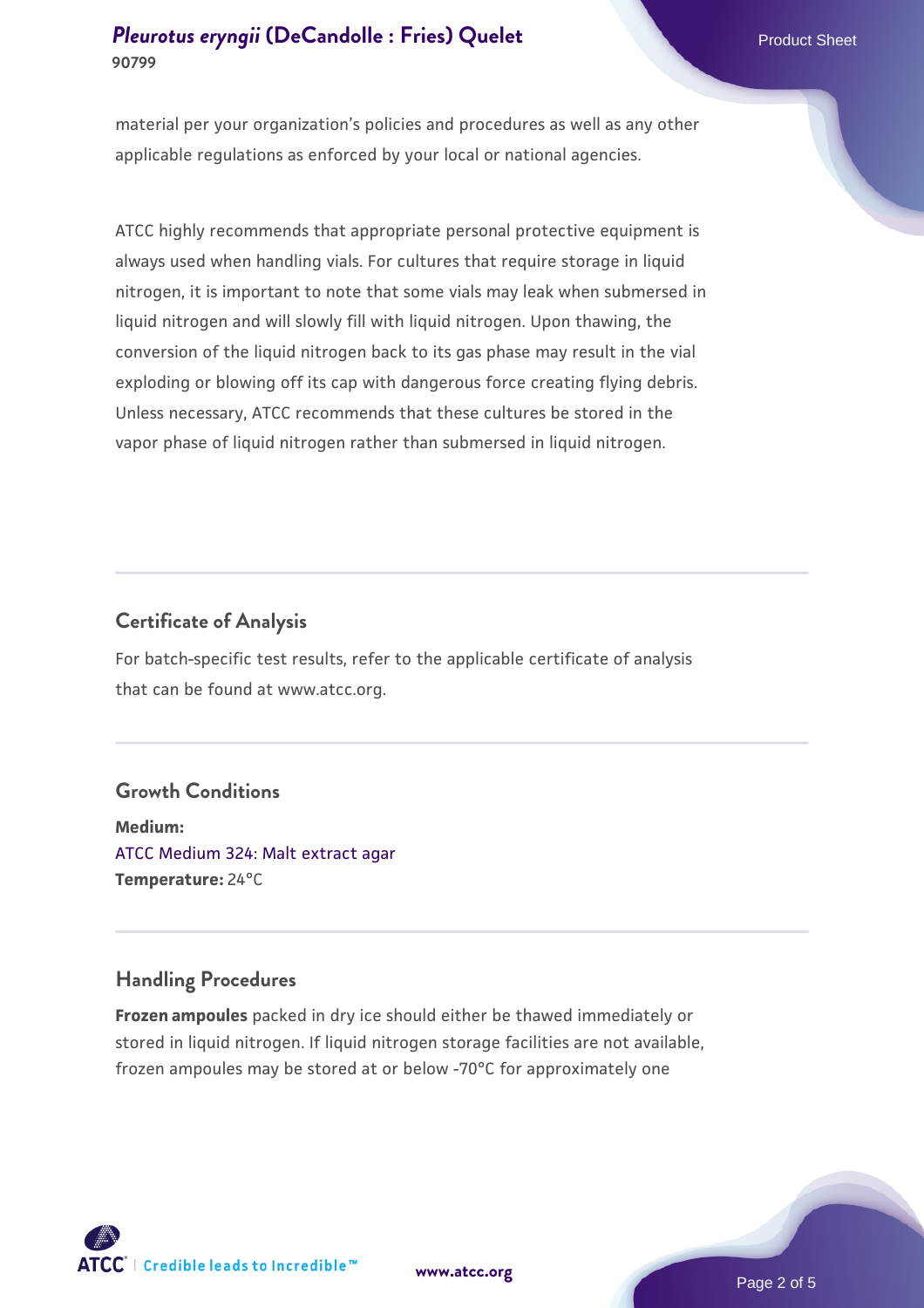week. **Do not under any circumstance store frozen ampoules at refrigerator freezer temperatures (generally -20°C)**. Storage of frozen material at this temperature will result in the death of the culture.

- 1. To thaw a frozen ampoule, place in a **25°C to 30°C** water bath, until just thawed **(approximately 5 minutes)**. Immerse the ampoule just sufficient to cover the frozen material. Do not agitate the ampoule.
- 2. Immediately after thawing, wipe down ampoule with 70% ethanol and aseptically transfer at least 50 µL (or 2-3 agar cubes) of the content onto a plate or broth with medium recommended.
- Incubate the inoculum/strain at the temperature and conditions 3. recommended.
- 4. Inspect for growth of the inoculum/strain regularly for up to 4 weeks. The time necessary for significant growth will vary from strain to strain.

#### **Material Citation**

If use of this material results in a scientific publication, please cite the material in the following manner: *Pleurotus eryngii* (DeCandolle : Fries) Quelet (ATCC 90799)

#### **References**

References and other information relating to this material are available at www.atcc.org.

#### **Warranty**

The product is provided 'AS IS' and the viability of ATCC® products is warranted for 30 days from the date of shipment, provided that the customer has stored and handled the product according to the information included on the product information sheet, website, and Certificate of Analysis. For living cultures, ATCC lists the media formulation and reagents

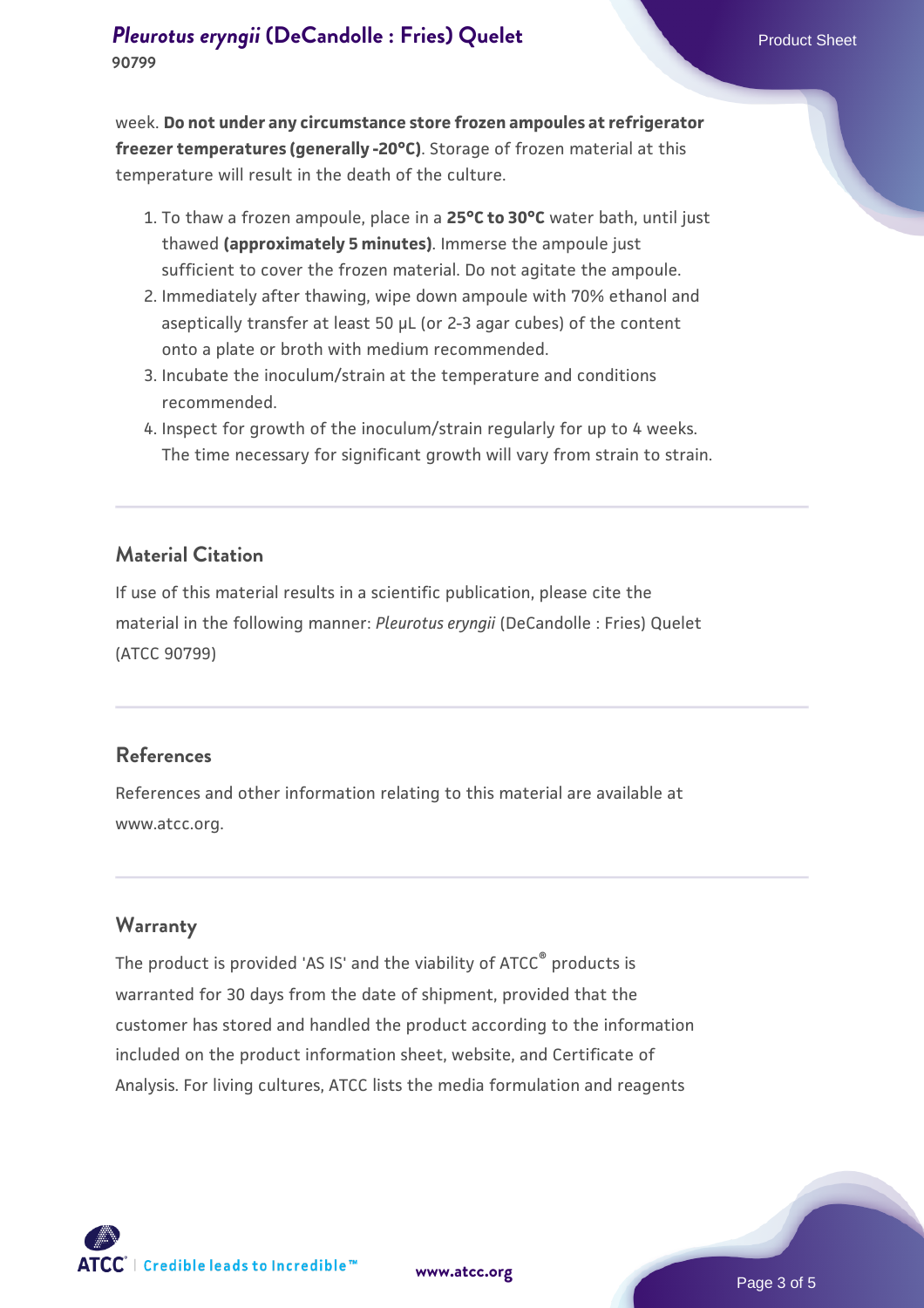# **[Pleurotus eryngii](https://www.atcc.org/products/90799)** [\(DeCandolle : Fries\) Quelet](https://www.atcc.org/products/90799) **Product Sheet** Product Sheet **90799**

that have been found to be effective for the product. While other unspecified media and reagents may also produce satisfactory results, a change in the ATCC and/or depositor-recommended protocols may affect the recovery, growth, and/or function of the product. If an alternative medium formulation or reagent is used, the ATCC warranty for viability is no longer valid. Except as expressly set forth herein, no other warranties of any kind are provided, express or implied, including, but not limited to, any implied warranties of merchantability, fitness for a particular purpose, manufacture according to cGMP standards, typicality, safety, accuracy, and/or noninfringement.

# **Disclaimers**

This product is intended for laboratory research use only. It is not intended for any animal or human therapeutic use, any human or animal consumption, or any diagnostic use. Any proposed commercial use is prohibited without a license from ATCC.

While ATCC uses reasonable efforts to include accurate and up-to-date information on this product sheet, ATCC makes no warranties or representations as to its accuracy. Citations from scientific literature and patents are provided for informational purposes only. ATCC does not warrant that such information has been confirmed to be accurate or complete and the customer bears the sole responsibility of confirming the accuracy and completeness of any such information.

This product is sent on the condition that the customer is responsible for and assumes all risk and responsibility in connection with the receipt, handling, storage, disposal, and use of the ATCC product including without limitation taking all appropriate safety and handling precautions to minimize health or environmental risk. As a condition of receiving the material, the customer agrees that any activity undertaken with the ATCC product and any progeny or modifications will be conducted in compliance with all applicable laws, regulations, and guidelines. This product is provided 'AS IS' with no representations or warranties whatsoever except as expressly set forth



**[www.atcc.org](http://www.atcc.org)**

Page 4 of 5